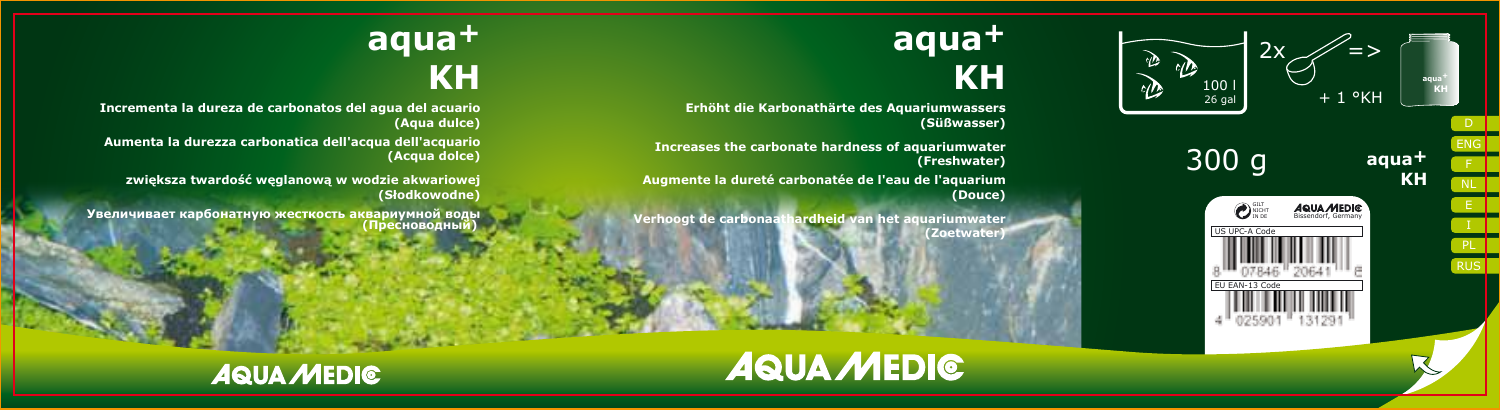Durch eine richtig eingestellte Karbonathärte werden in Pflanzenaquarien schädliche pH Schwankungen vermieden. Durch die Verwendung von **aqua + KH** kann der ph Wert stabilisiert und die Karbonathärte problemlos erhöht werden. In Verbindung mit **aqua + GH** wird aus Umkehrosmosewasser fisch- und pflanzengerechtes Aquarienwasser.

#### **Anwendung/Dosierung**

Zwei gestrichene Dosierlöffel auf 100 l erhöhen die Karbonathärte um 1°dKH.

#### **Inhaltsstoffe**

Natriumhydrogencarbonat, Natriumcarbonat

#### **Sicherheitshinweise und Lagerung**

Trocken lagern!

Nur für den Gebrauch in Aquarien bestimmt! Vor Kindern sicher aufbewahren!

Bei Hautkontakt betroffene Stellen gründlich waschen. Nach Berührung mit den Augen diese sofort mit Wasser spülen, ggf. einen Arzt aufsuchen.

## D D ENG F NL ENG AND THE RESEARCH OF THE RESEARCH OF THE RESEARCH OF THE RESEARCH OF THE RESEARCH OF THE RESEARCH OF THE RESEARCH OF THE RESEARCH OF THE RESEARCH OF THE RESEARCH OF THE RESEARCH OF THE RESEARCH OF THE RESEA

By a correctly adjusted carbonate hardness, you could avoid harmful pH up- and downturns. By using **aqua + KH**, the pH level will be stabilized and the carbonate hardness will be increased. In connection with **aqua + GH**, you can produce suitable water for fish and plants from reverse osmosis water.

#### **Application/Dosage:**

Two level dosing spoons per 100 l water increase the carbonate hardness by 1° dKH.

#### **Ingredients**

Sodium hydrogen carbonate, sodium carbonate

#### **Safety advice and storage**

Store in a dry place!

For aquarium use only! Keep out of reach of children! In case of contact with skin, wash thoroughly immediately.

In cace of contact with the eyes, rinse immediately with water, consult a doctor.

Une dureté carbonatée stable évite les modifications de pH nocives dans les aquariums. L'utilisation de **aqua + KH** permet de stabiliser la valeur du pH et et d'augmenter sans problème la dureté carbonatée, En association avec **aqua + GH** l'eau osmosée est transformée en eau d'aquarium convenant aux poissons et aux plantes.

#### **Utilisation/Dosage:**

Deux cuillères de dosage rases pour 100 l augmentent la dureté carbonatée d' 1° dKH.

#### **Ingrédients**

Carbonate hydrogéné de sodium, carbonate de sodium

#### **Conseils de sécurité et stockage**

Conserver à l'abri de l'humidité!

A n'utiliser que dans les aquariums! Tenir hors de portée des enfants!

En cas de contact avec la peau, laver soigneusement les parties atteintes. En cas de contact avec les yeux veuillez les rincer rapidement avec de l'eau, éventuellement consulter un médecin.



Door een juist ingesteld carbonaat wordt voor planten schadelijke pH schommelingen vermeden in een beplante aquaria. Door **aqua + KH** stabiliseert de pH-waarde en de carbonaathardheid kan eenvoudig worden verhoogd. In combinatie met **aqua + GH** is omgekeerde osmose water een vissen en planten-vriendelijk aquarium.

#### **Toepassing/Dosering**

Twee afgestreken dooseerlepels geven op 100 l een verhoging van de alkaliteit van 1° dKH.

#### **Bestanddelen**

Natriumbicarbonaat, natriumcarbonaat

#### **Veiligheid en opslag**

Droog bewaren!

Bedoeld voor gebruik in aquaria! Buiten bereik van kinderen houden!

Was het getroffen lichaamsdeel grondig na aanraking met de huid. Aanraking met de ogen, onmiddellijk spoelen met water, indien nodig, een arts raadplegen.



www.aqua-medic.de